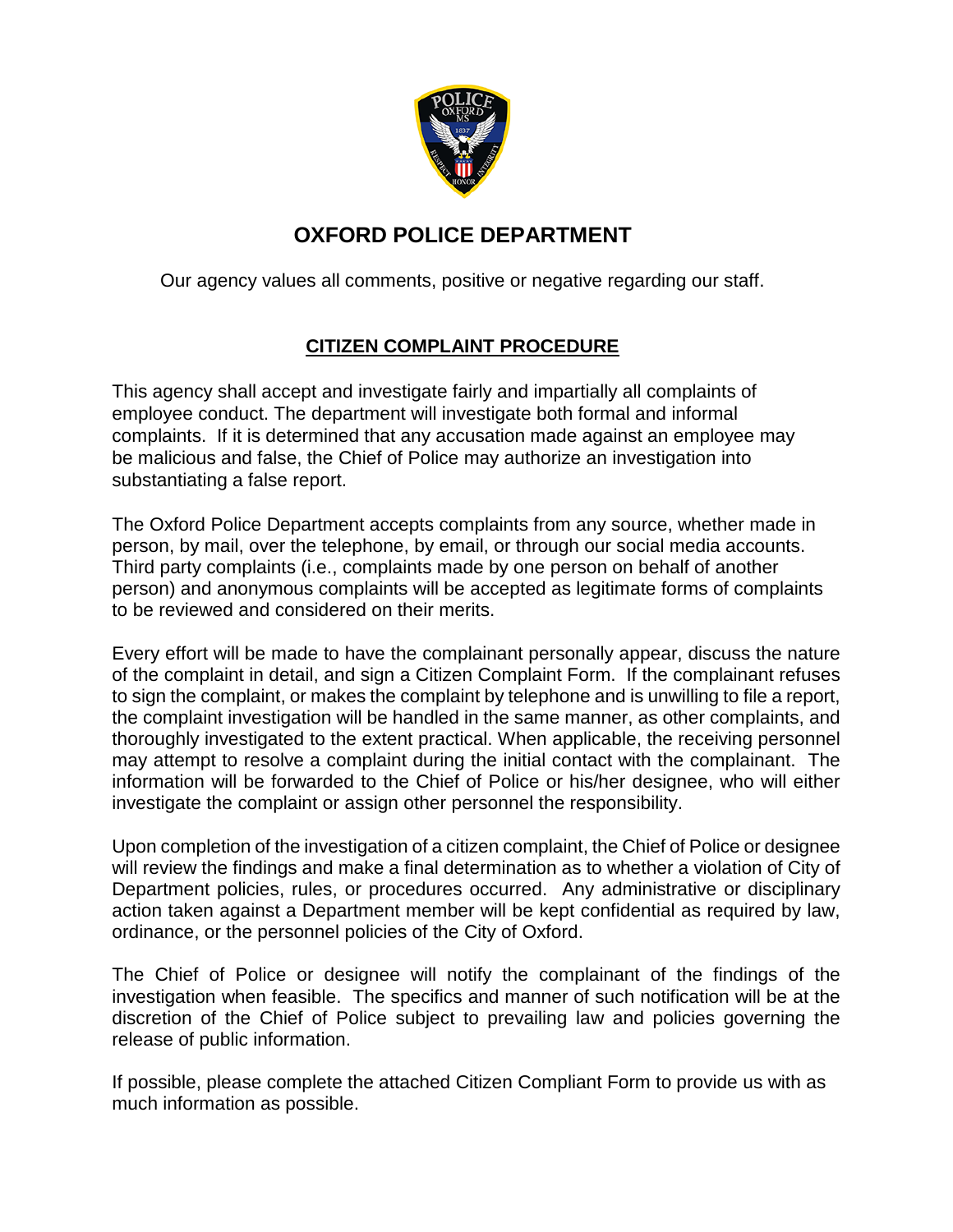## **CITIZEN COMMENDATION PROCESS**

Any person who wishes to commend an officer or employee of the department for their positive performance or exceptional service is encouraged to do so. You may contact the department in person, by mail, over the telephone, by email, or through our social media accounts. All comments will be forwarded to the Chief of Police, the supervisor and the appropriate officer(s).

Please provide as much information as possible about the employee as well as the reason he or she should be commended. In addition, please provide your name and contact information in order to contact you if necessary (all information will be kept confidential if requested).

If possible, please complete the attached Positive Performance / Commendation Form to provide us with as much information as possible.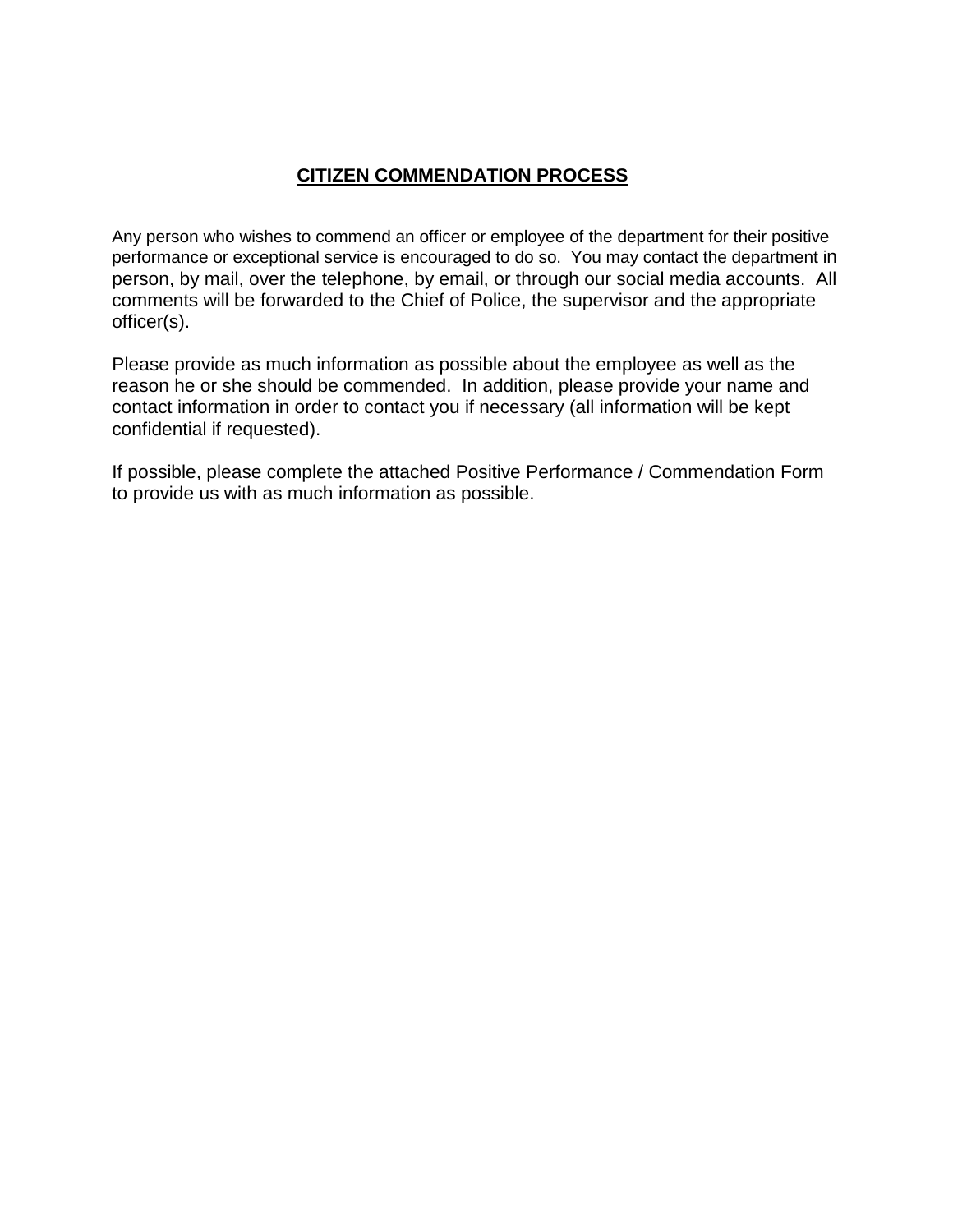|                                           |                                      | OXFORD POLICE DEPARTMENT                                                         |             |  |
|-------------------------------------------|--------------------------------------|----------------------------------------------------------------------------------|-------------|--|
|                                           |                                      | <u>CITIZEN COMPLAINT FORM</u>                                                    |             |  |
|                                           |                                      |                                                                                  |             |  |
|                                           |                                      |                                                                                  |             |  |
|                                           |                                      |                                                                                  |             |  |
|                                           |                                      |                                                                                  |             |  |
|                                           |                                      | Name of Employee (s) and badge number (if known) who are named in the complaint: |             |  |
|                                           |                                      |                                                                                  |             |  |
|                                           |                                      |                                                                                  |             |  |
|                                           |                                      |                                                                                  |             |  |
|                                           |                                      |                                                                                  |             |  |
|                                           |                                      |                                                                                  |             |  |
|                                           |                                      |                                                                                  |             |  |
|                                           |                                      |                                                                                  |             |  |
| Officer on duty or off duty: ____________ |                                      |                                                                                  |             |  |
|                                           |                                      |                                                                                  |             |  |
|                                           |                                      |                                                                                  |             |  |
|                                           |                                      |                                                                                  |             |  |
|                                           |                                      |                                                                                  |             |  |
|                                           |                                      |                                                                                  |             |  |
|                                           | OXFORD POLICE CITIZEN COMPLAINT FORM |                                                                                  | Page 1 of 3 |  |